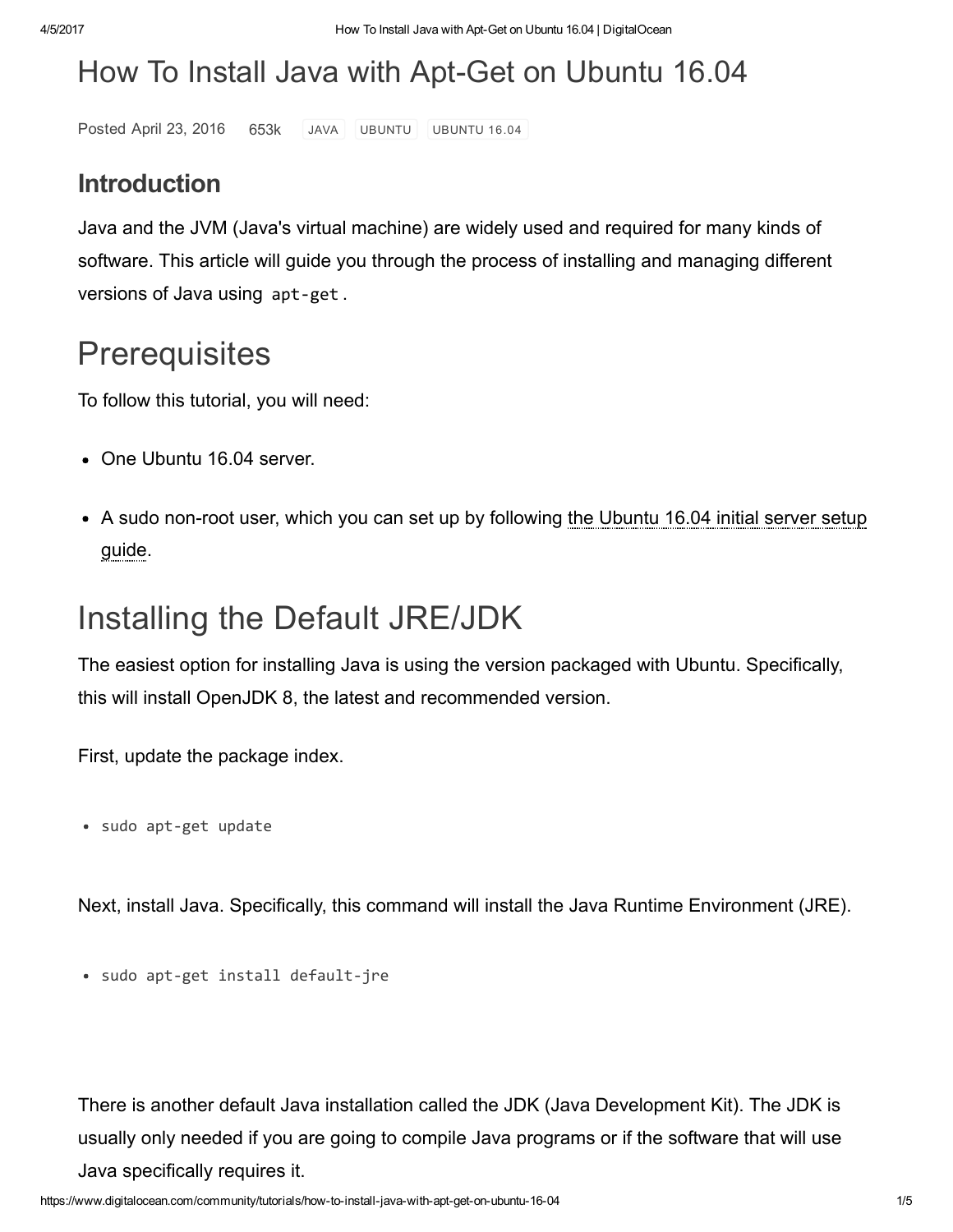The JDK does contain the JRE, so there are no disadvantages if you install the JDK instead of the JRE, except for the larger file size.

You can install the JDK with the following command:

```
sudo apt‐get install default‐jdk
```
## Installing the Oracle JDK

If you want to install the Oracle JDK, which is the official version distributed by Oracle, you will need to follow a few more steps. If you need Java 6 or 7, which are not available in the default Ubuntu 16.04 repositories (not recommended), this installation method is also available.

First, add Oracle's PPA, then update your package repository.

- sudo add-apt-repository ppa:webupd8team/java
- sudo apt‐get update

Then, depending on the version you want to install, execute one of the following commands:

#### Oracle JDK 6 or 7

These are very old versions of Java which reached end of life in February 2013 and April 2015 respectively. It's not recommended to use them, but they might still be required for some programs.

To install JDK 6, use the following command:

• sudo apt-get install oracle-java6-installer

To install JDK 7, use the following command:

sudo apt‐get install oracle‐java7‐installer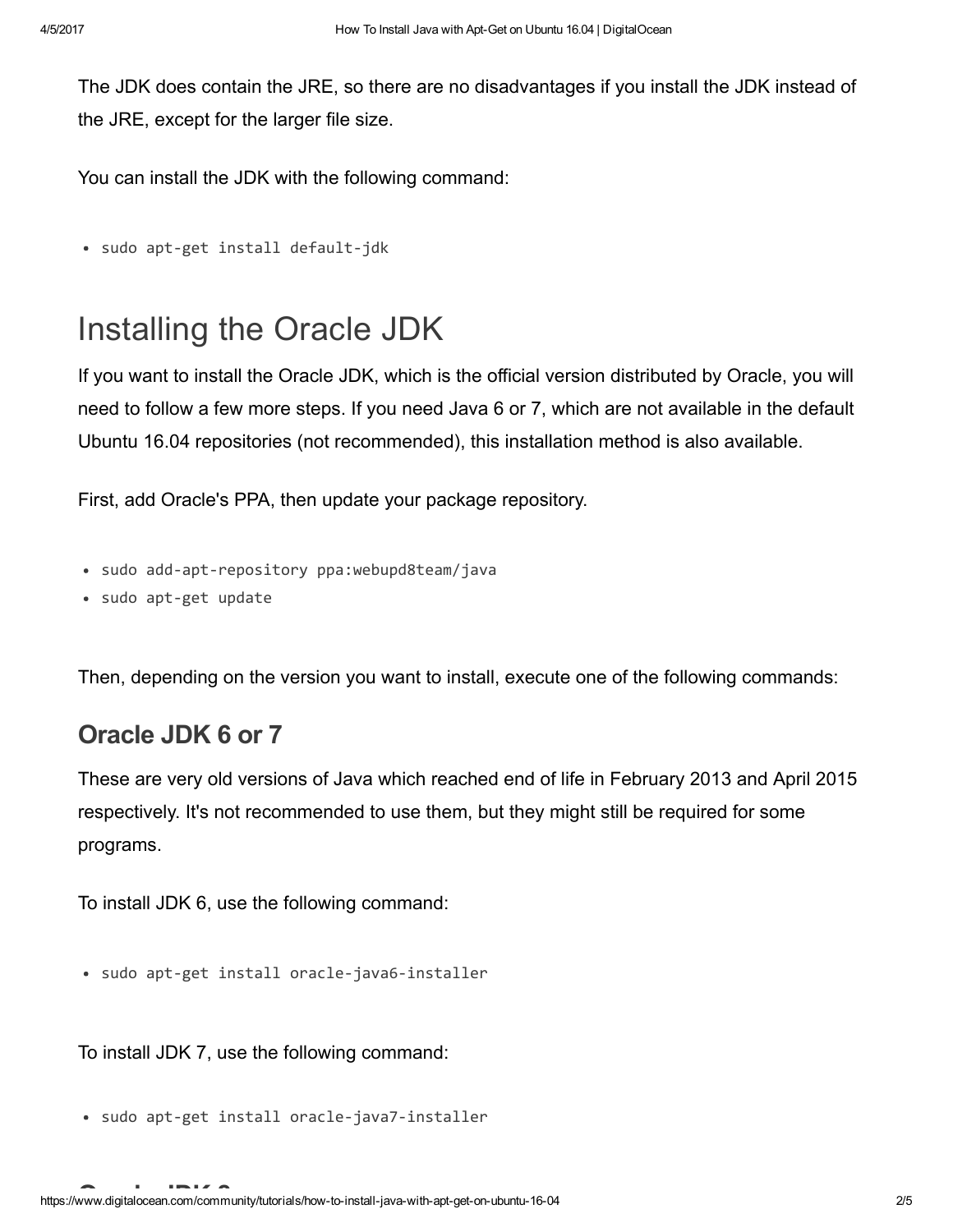### Oracle JDK 8

This is the latest stable version of Java at time of writing, and the recommended version to install. You can do so using the following command:

sudo apt‐get install oracle‐java8‐installer

#### Oracle JDK 9

This is a developer preview and the general release is scheduled for March 2017. It's not recommended that you use this version because there may still be security issues and bugs. There is more information about Java 9 on the official JDK 9 [website](https://jdk9.java.net/).

To install JDK 9, use the following command:

```
sudo apt‐get install oracle‐java9‐installer
```
## Managing Java

There can be multiple Java installations on one server. You can configure which version is the default for use in the command line by using update‐alternatives , which manages which symbolic links are used for different commands.

• sudo update-alternatives --config java

The output will look something like the following. In this case, this is what the output will look like with all Java versions mentioned above installed.

#### **Output**

There are 5 choices for the alternative java (providing /usr/bin/java).

|                                                                                                   | Selection | Path                                           | Priority | Status      |  |  |
|---------------------------------------------------------------------------------------------------|-----------|------------------------------------------------|----------|-------------|--|--|
|                                                                                                   | $*$ 0     | /usr/lib/jvm/java-8-openjdk-amd64/jre/bin/java | 1081     | auto mode   |  |  |
|                                                                                                   |           | /usr/lib/jvm/java-6-oracle/jre/bin/java        |          | manual mode |  |  |
|                                                                                                   | 2         | /usr/lib/jvm/java-7-oracle/jre/bin/java        |          | manual mode |  |  |
|                                                                                                   |           | /usr/lib/jvm/java-8-openjdk-amd64/jre/bin/java | 1081     | manual mode |  |  |
| https://www.digitalocean.com/community/tutorials/how-to-install-java-with-apt-get-on-ubuntu-16-04 |           |                                                |          |             |  |  |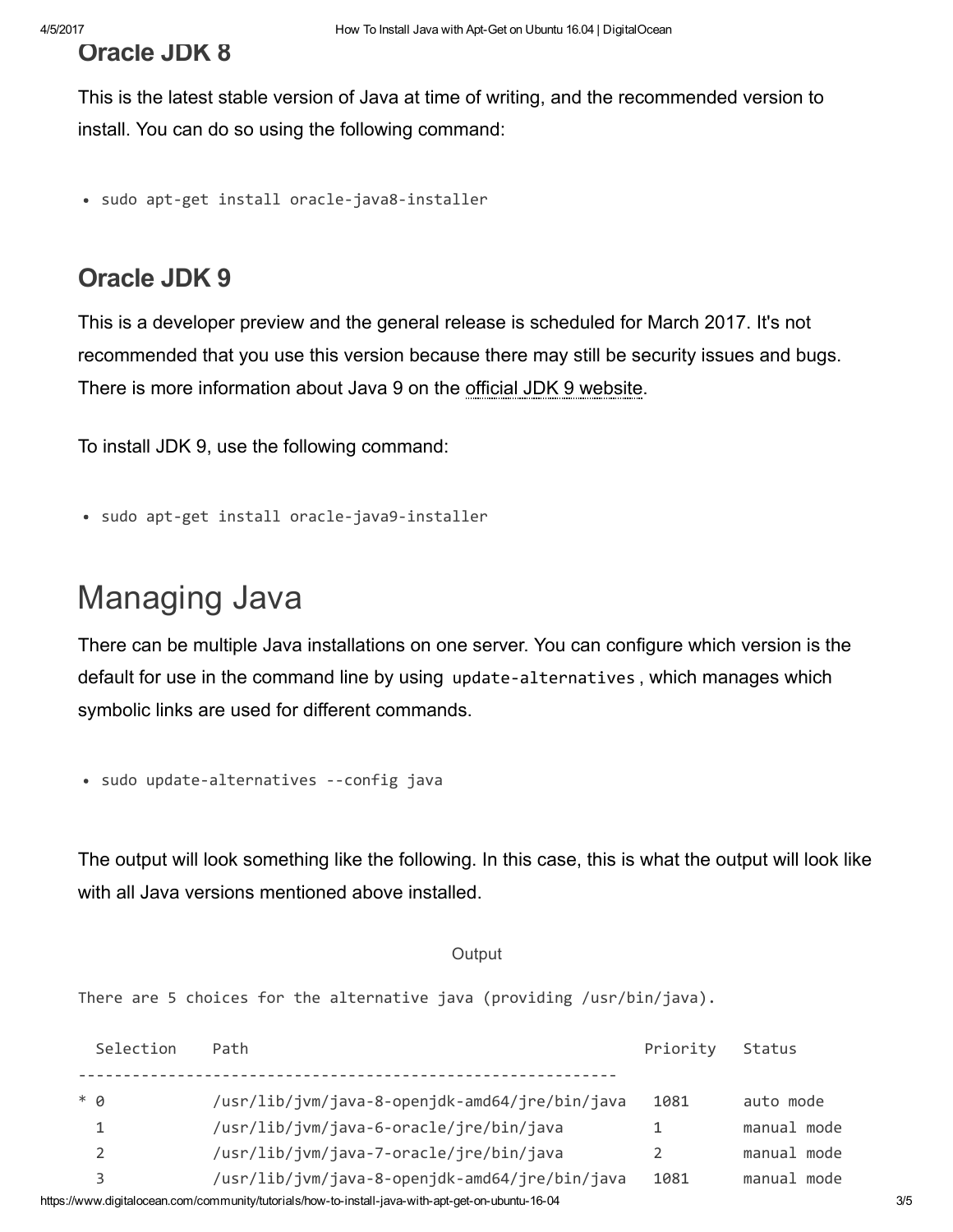4/5/2017 How To Install Java with AptGet on Ubuntu 16.04 | DigitalOcean 3 /usr/lib/jvm/java‐8‐openjdk‐amd64/jre/bin/java 1081 manual mode

| /usr/lib/jvm/java-8-oracle/jre/bin/java | manual mode |
|-----------------------------------------|-------------|
| /usr/lib/jvm/java-9-oracle/bin/java     | manual mode |

Press <enter> to keep the current choice[\*], or type selection number:

You can now choose the number to use as a default. This can also be done for other Java commands, such as the compiler ( javac ), the documentation generator ( javadoc ), the JAR signing tool ( jarsigner ), and more. You can use the following command, filling in the command you want to customize.

• sudo update-alternatives --config command

# Setting the JAVA\_HOME Environment Variable

Many programs, such as Java servers, use the JAVA\_HOME environment variable to determine the Java installation location. To set this environment variable, we will first need to find out where Java is installed. You can do this by executing the same command as in the previous section:

• sudo update-alternatives --config java

Copy the path from your preferred installation and then open /etc/environment using nano or your favorite text editor.

• sudo nano /etc/environment

At the end of this file, add the following line, making sure to replace the highlighted path with your own copied path.

/etc/environment

JAVA HOME="/usr/lib/jvm/java-8-oracle"

Save and exit the file, and reload it.

https://www.digitalocean.com/community/tutorials/how-to-install-java-with-apt-get-on-ubuntu-16-04 4/5